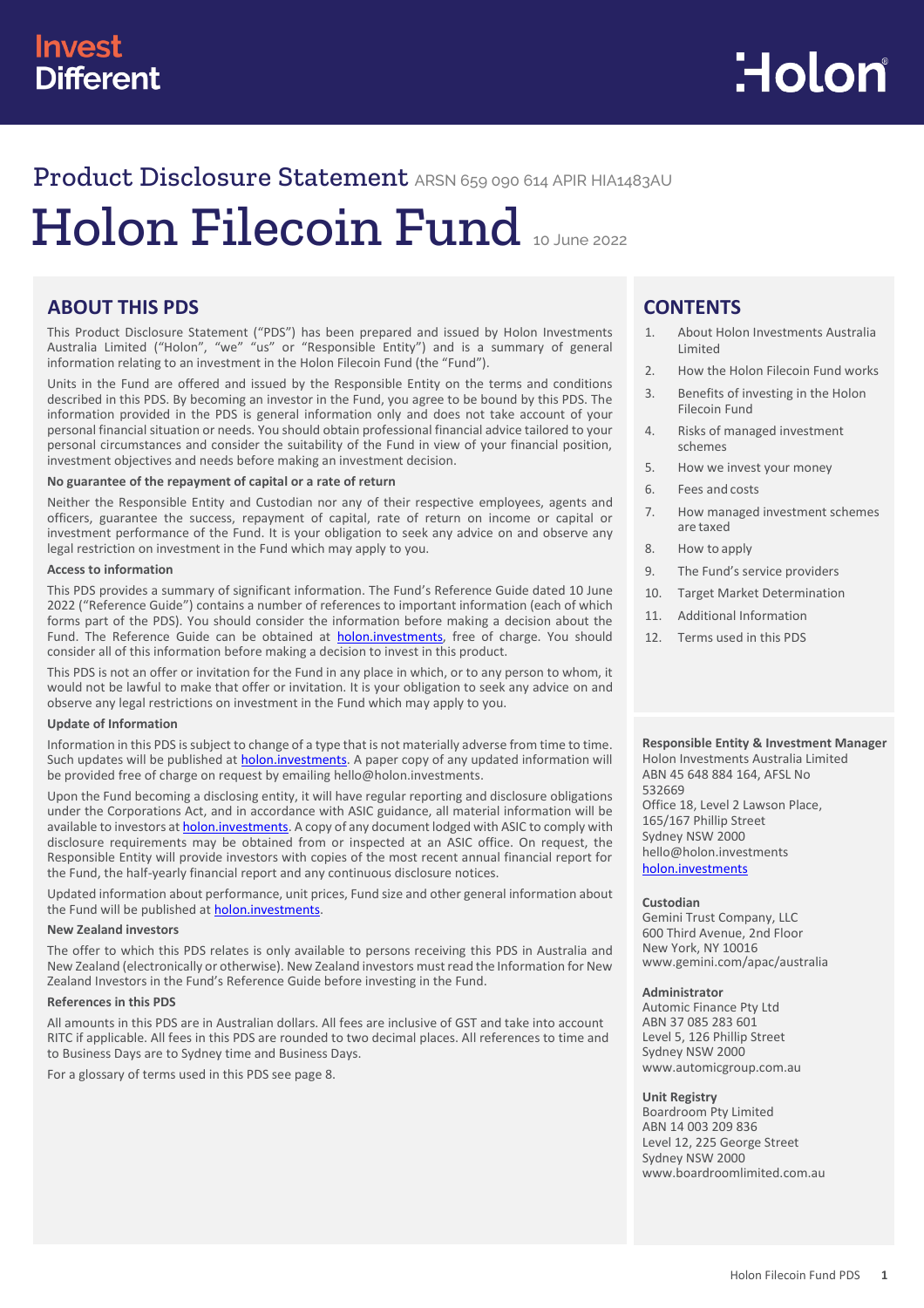# **1. ABOUT HOLON INVESTMENTS AUSTRALIA LIMITED**

#### **Holon Investments Australia Limited**

Holon Investments Australia Limited is an Australian incorporated company which holds an Australian Financial Services Licence ("AFSL").

The Holon Group was established in Sydney in 2018 and specialises in managed funds for retail, wholesale and institutional investors, with a particular focus on new technologies and cryptocurrency investing.

Holon is the Fund's Responsible Entity and the issuer of this PDS. The responsibilities and obligations of the Fund's Responsible Entity are governed by the Fund's constitution ("Constitution"), the Corporations Act and general trust law.

As the Responsible Entity, Holon oversees the operation and management of the Fund and is required to act in the best interests of investors.

Holon will also act as the Investment Manager of the Fund.

For the Fund, Holon manages an investment strategy based on investing in cryptocurrencies to provide investors with a return that tracks the performance (before fees and expenses) of a particular cryptocurrency's price, Filecoin.

By investing in Filecoin, the Fund aims to generate capital growth. It is unlikely that the Fund will generate much, if any, income. Any income earned by the Fund will be derived from the nominal cash balance of the Fund.

## **Indemnity**

The above entity is indemnified out of the Fund against all liabilities and expenses incurred by it in properly performing any of its duties, exercising any of its powers, or omitting to act for the Fund, or attempting to do so. Subject to the Corporations Act, provided Holon acts in good faith and without negligence, it is not liable to investors for losses of the Fund (except in certain circumstances where it can be indemnified from the Fund).

Holon and the service providers for the Fund do not guarantee the performance of the Fund, the return of capital or the payment of any income.

# **2. HOW THE HOLON FILECOIN FUND WORKS**

The Fund is a registered managed investment scheme governed by the Constitution. The Fund comprises assets which are acquired in accordance with the Fund's investment strategy. In a unit trust structure, when you invest your money, it is pooled with other investors' funds. Each unit represents an equal share in the net assets of the Fund, or where there are classes of units, of the net assets referable to that class. The rights of unitholders are set out in the Fund's Constitution, the Corporations Act and general trust law.

The price of units will change as the market value of the Fund's assets rises or falls in line with the main underlying assets of the Fund, Filecoin.

## **The Fund at a glance:**

| Investment<br>objective                      | Provide investors with a return that tracks the<br>performance (before fees, expenses and the<br>impact of any cash holding) of the Filecoin<br>price through an institutional quality fund<br>platform.                                            |
|----------------------------------------------|-----------------------------------------------------------------------------------------------------------------------------------------------------------------------------------------------------------------------------------------------------|
| <b>Investment style</b>                      | The investment style is to generate capital<br>growth. It is not anticipated that the Fund will<br>generate much, if any, income.                                                                                                                   |
| <b>Management fee</b>                        | 0.40% p.a. (incl. GST & RITC).                                                                                                                                                                                                                      |
| Minimum initial<br>investment                | \$5,000 or \$2,000 for the Regular Investment<br>Plan.                                                                                                                                                                                              |
| <b>Additional</b><br>investment              | You can add to your investment by purchasing<br>additional units at a value of \$500 minimum<br>or \$200 for the regular savings plan.                                                                                                              |
| Minimum<br>withdrawal                        | The minimum withdrawal amount is \$2,000<br>provided the minimum holding of \$2,000 is<br>maintained after the withdrawal, or if not, the<br>minimum withdrawal is equivalent to the<br>value of the remaining units in the unitholders<br>account. |
| Valuation, unit<br>issues and<br>withdrawals | Each Business Day.                                                                                                                                                                                                                                  |
| Administrator                                | Automic Finance Pty Ltd                                                                                                                                                                                                                             |
| Custodian                                    | Gemini Trust Company, LLC                                                                                                                                                                                                                           |
| <b>Unit Registry</b>                         | <b>Boardroom Pty Limited</b>                                                                                                                                                                                                                        |

The minimum amounts in the table can be adjusted at any time by the Responsible Entity without prior notice to unitholders.

## **Investing and access to your money**

An investor wishing to make an application or withdrawal should submit a properly completed application or withdrawal form to the Unit Registry.

Withdrawal proceeds will be remitted by electronic transfer to the investor's designated AUD account, normally within 5 Business Days after the relevant Valuation Day.

Short delays may occur if you redeem shortly after 30 June while any distributions are being finalised. Further, there may be some circumstances where the Responsible Entity decides to put a freeze on withdrawals. In these circumstances, or where the Fund is not liquid (as defined in the Corporations Act), you may have to wait a longer period of time before you can withdraw your investment. If the Fund is not sufficiently liquid then you will only be permitted to withdraw if the Responsible Entity makes a withdrawal offer to all investors under the Fund Constitution and the Corporations Act.

## **Valuation and unit prices**

The Net Asset Value (NAV) per unit is calculated daily by deducting all liabilities (including fees) of the Fund and dividing this by the number of units on issue.

The Fund unit price is based on the NAV per unit. A properly completed application or withdrawal request received by 2pm on a Business Day will receive the application or withdrawal price based on the NAV per unit calculated for that day. For the Regular Investment Plan or any distribution reinvestment, units will be issued at the price applying on the date of unit issue. Where units are issued, the Buy Spread is added to the NAV per unit and for withdrawals, the Sell Spread is deducted.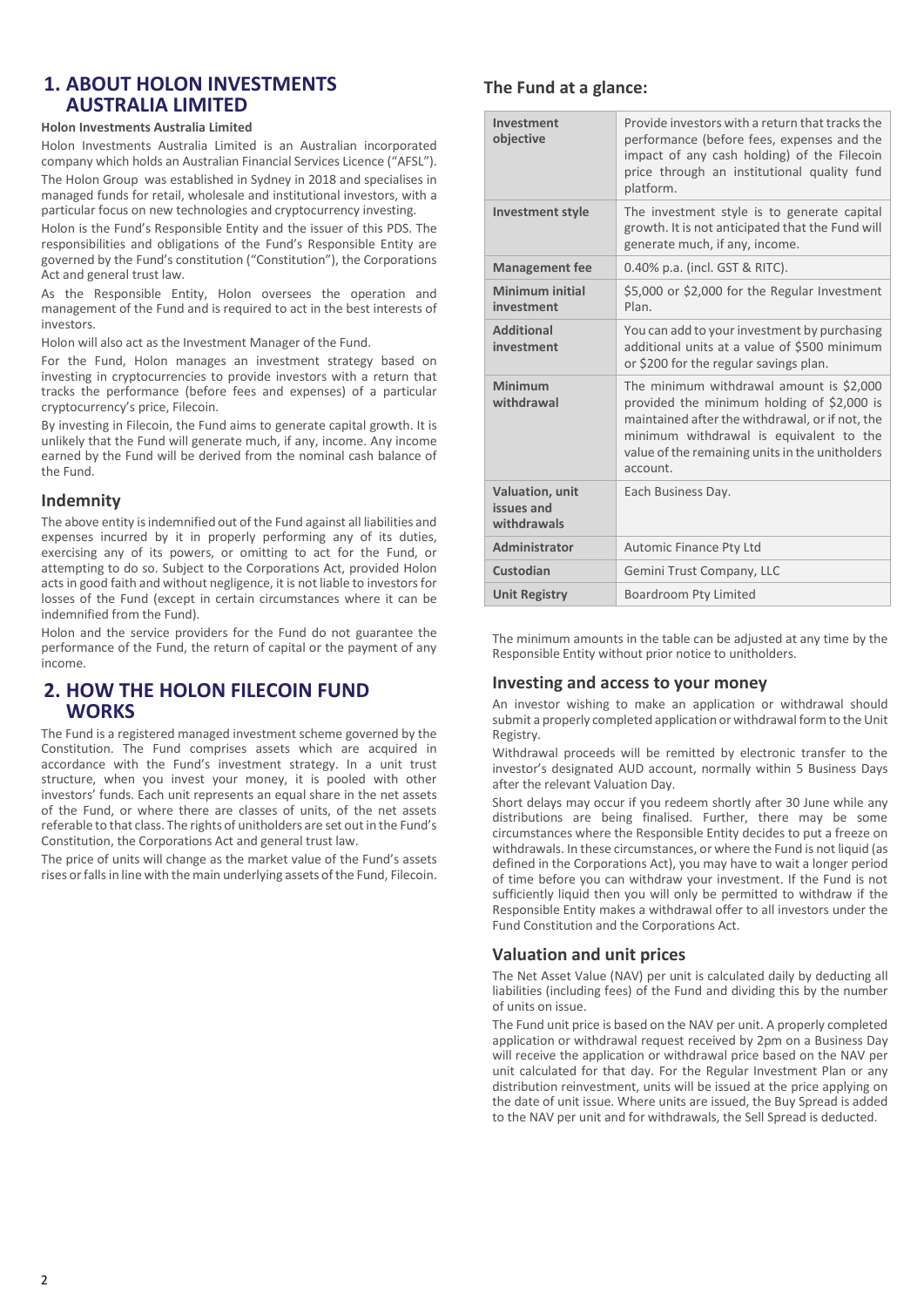## **Distributions**

An investor's share of any distributable income is generally based on the number of units held by the investor at the end of a distribution period. If there is any distributable income, the Fund will usually distribute income annually at the end of June via reinvestments in the Fund, unless the investor indicates that they wish to have distributions directly credited to their bank account. There is a Buy Spread on distributions that are reinvested.

In some circumstances, the Constitution may allow for a unitholder's withdrawal proceeds to be taken to include a component of distributable income.

New Zealand investors can only have their distribution paid in cash if an AUD Australian domiciled bank account is provided, otherwise it must be reinvested.

## **Reporting**

Monthly performance and other updates will be provided at [holon.investments.](http://holon.investments/)

## **Further information**

You should read the important information in 'Investing in the Holon Filecoin Fund' and 'Withdrawing your investment' in the Reference Guide which includes information about application and withdrawal cut off times and processing, and when there may be restrictions on withdrawals, before making a decision. Go t[o holon.investments](http://holon.investments/) for a copy of the Reference Guide. Note the information may change between the time when you read this PDS and when you acquire or dispose of the product.

# **3. BENEFITS OF INVESTING IN THE HOLON FILECOIN FUND**

Investing in the Fund offers a range of benefits, including:

## **Expertise**

You benefit from the skill and experience of the Investment Manager, Holon, a specialist cryptocurrency manager. Holon provides a familiar vehicle to access this new and emerging asset class.

#### **Flexibility**

The Fund invests directly in cryptocurrency, rather than reflecting an index or benchmark.

#### **Ability to regularly invest**

The Fund has a Regular Investment Plan which enables you to make regular and ongoing investments in the Fund.

#### **Diversification**

Exposure to a portfolio of a cryptocurrency, Filecoin may offer diversification benefits to your overall investment portfolio.

#### **Risk Management**

Holon employs various risk management strategies and stringent compliance procedures.

#### **Custody**

One of the key challenges associated with investing directly in digital assets is ensuring that you have an appropriate custody solution. The Fund has employs Gemini Trust Company, LLC to hold the assets on behalf of the Fund, one of the largest and most secure Custody providers in the market globally.

# **4. RISKS OF MANAGED INVESTMENT SCHEMES**

All investments carry risks. Different investment strategies may carry different levels of risk, depending on the assets acquired under the strategy. Assets with the highest long-term returns may also carry the highest level of short term-risk. The Fund capital, income or rate of return is not guaranteed, so that investors may lose money investing in the Fund. The level of returns will vary, and future returns may differ from past returns. The structure and administration of the Fund is also subject to change.

The significant risks below should be considered in light of your risk profile when deciding whether to invest in the Fund. The level of risk for each person will vary depending on a range of factors, including: age, investment time frames, where other parts of your wealth are invested and your risk tolerance.

#### **Concentration risk**

Concentration of investments in the Fund (between individual investments and types of investments) will reduce the potential benefit of diversification. Diversification has the potential benefit of reducing volatility of investment.

#### **Currency risk**

Cryptocurrency prices are generally quoted in US dollars and the price of Filecoin in the Holon fund will be quoted in Australian dollars. To the extent that a holder values Filecoin in another currency, that value will be affected by changes in the exchange rate between the US dollar and that other currency.

#### **Digital asset risk**

An investment in digital assets may be affected by unexpected changes in the digital asset's operations and software development. The underlying protocol may fail to function and/or may be attacked and rendered inoperable. Digital assets are subject to extreme price volatility, being a significant, unstable rise in the value of the digital asset. As a result, the underlying asset of the Fund could face a loss or lose all their value.

## **Further information**

You should read the important information in 'Digital Asset Risks' section in the Reference Guide which includes additional risks associated with digital assets. Go t[o holon.investments](http://holon.investments/) for a copy of the Reference Guide. Note the information may change between the time when you read this PDS and when you acquire or dispose of the product.

#### **Fund risk**

As with all managed funds, there are risks particular to the Fund including: that the Fund could be terminated, the fees and expenses could change, or service providers are changed.

As a result of cash positions, fees and expenses associated with the Fund, the Fund will not track the price of Ethereum exactly.

#### **Key person risk**

The directors and appointed senior executives of Holon are the primary representatives who perform investment management related activities. The Fund's performance depends on their expertise and the investment decisions that they make. To manage this risk, the directors and senior executives maintain an up-to-date knowledge of various market factors through a review of fundamental data whilst also conducting ongoing research. This information is taken into account when making investment management decisions.

#### **Legal risk**

The Fund may be affected by the actions of governments and regulatory bodies. Legislation could be imposed retrospectively or may be issued in the form of internal regulations of which the public may not be aware. Legislation (including legislation relating to tax) or regulation may be introduced which inhibits the Fund from pursuing its strategy or which renders a strategy less profitable than anticipated. These actions may take any form and may be imposed without prior warning by any regulator.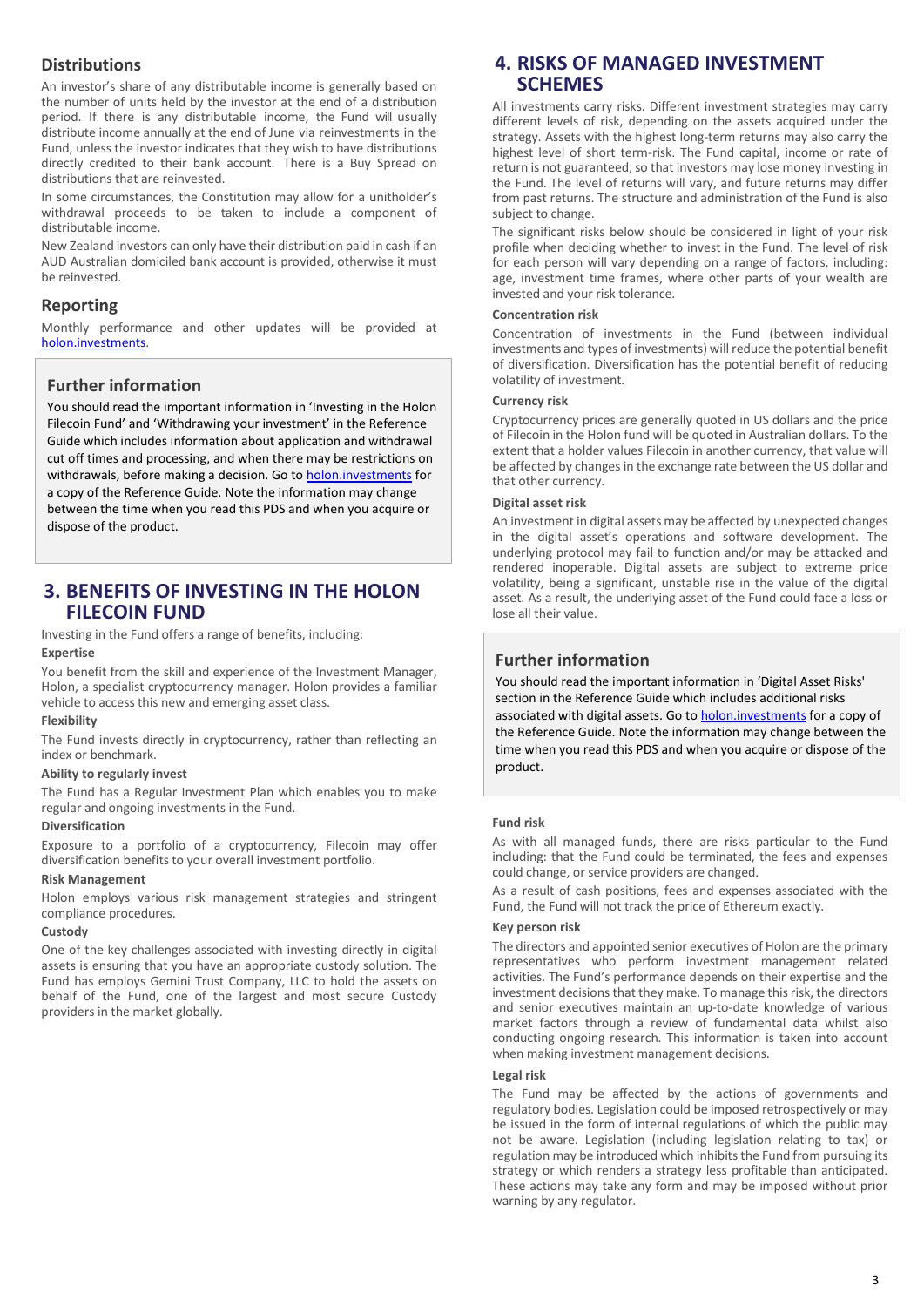#### **Market risk**

The value of Fund assets and the performance of the Fund will be affected by the performance of cryptocurrency and other investment markets generally. The value of Filecoin may go up or down in line with market movements. You may lose money on your investment in the Fund due to decreases in the price of Filecoin held by the Fund or periods of below-average performance in cryptocurrency or other markets.

#### **Operational risk**

Operational risk addresses the risk of trading and back office or administration issues that may result in a loss to the Fund's portfolio. This could be the result of oversight, ineffective security processing procedures, computer system problems or human error. Holon have instituted certain practices and processes within its operations and business administration designed to mitigate the operational risk consequences that arise wherever possible.

#### **Liquidity risk**

There may be times when cryptocurrency may not be readily sold. If the Fund becomes illiquid, withdrawals from the Fund may be suspended.

#### **Service provider risk**

Service provider risk is that the various parties involved in the operation of the Fund, including the Responsible Entity, Custodian, Fund Administrator or Unit Registry or their agents fail to perform their obligations. This may affect the value of your investment in the Fund. This risk is mitigated (but not eliminated) by undertaking initial and ongoing due diligence on all service providers to the Fund external to the Responsible Entity and using service providers who are well regarded in the Australian or their respective overseas markets.

# **5. HOW WE INVEST YOUR MONEY**

Before choosing to invest in the Fund you should consider the likely investment returns, the risks of investing and your investment time frame. The Fund should be considered a Long Term investment.

## **Investment objective**

The Fund's investment objective is to provide investors with a return that tracks the performance (before fees expenses and any impact of a cash holding) of the Filecoin price through an institutional quality capability.

## **Benchmark**

The Fund has no benchmark.

## **Risk level of the Fund**

High – There is a risk that investors may lose some or all of their investment.

#### **Investor suitability**

The Fund would suit investors looking for exposure to a cryptocurrency portfolio comprised of Filecoin and investors seeking capital growth.

## **Investment style and approach**

The investment style is passive with the aim of capital growth.

The Fund is permitted to invest in Filecoin and cash (including cash held in foreign currencies).

The investment approach involves purchasing Filecoin for the purposes of replicating the movement of the value of Filecoin less expenses and any impact of cash holdings. Nominal amounts of cash may be invested in to enable payment of the Fund's expenses.

The goal is to build a portfolio that delivers capital growth.

## **Asset allocation**

The Fund will adhere to the following asset allocation ranges:

- Cryptocurrency: 95-100%.
- Cash: 0-5%.

These allocations may vary from time to time while the Fund is being established or due to market conditions. In these circumstances, the Investment Manager will seek to bring the Fund's investments within the guidelines within a reasonable period of time.

## **Currencies and derivatives**

Holon will not actively manage foreign currency exposure for the Fund. The Fund does not invest in derivatives.

## **Leverage**

Holon does not use leverage to increase the net invested position of the Fund.

## **Valuation, location and custody of assets**

The Fund's assets are held in accordance with normal business practices for cryptocurrency assets with Gemini Trust Company, LLC. The role performed by the Custodian is described on page 8.

## **Changing the investment strategy**

The investment strategy and asset allocation parameters may be changed. If a change is to be made, investors in the Fund will be notified in accordance with the Corporations Act.

## **Labour, environmental, social and ethical considerations**

While we intend to conduct our affairs in an ethical and sound manner, the Fund's investment criteria does not take into account labour standards, environmental, social or ethical considerations for the purpose of selecting, retaining or realising an investment of the Fund.

## **Fund performance**

Up-to-date information on the performance of the Fund can be obtained fro[m holon.investments.](http://holon.investments/)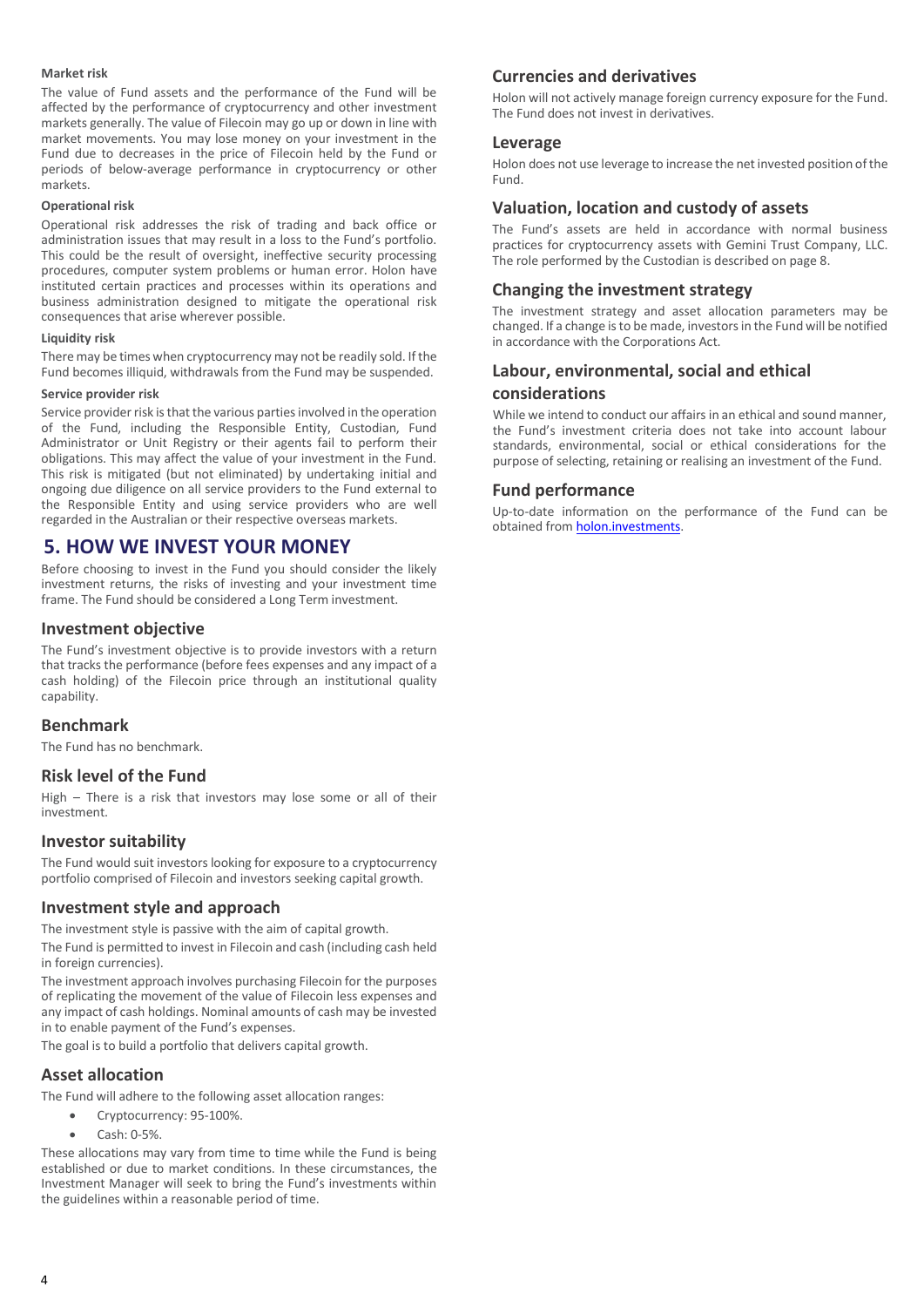# **6. FEES AND COSTS**

## **Consumer advisory warning**

#### **Did you know?**

Small differences in both investment performance and fees and costs can have a substantial impact on your long-term returns.

For example, total annual fees and costs of 2% of your investment balance rather than 1% could reduce your final return by up to 20% over a 30-year period (for example, reduce it from \$100,000 to \$80,000).

You should consider whether features such as superior investment performance or the provision of better member services justify higher fees and costs. You may be able to negotiate to pay lower contribution fees and management costs where applicable.

Ask the Fund or your financial adviser.

## **To find out more**

If you would like to find out more or see the impact of the fees based on your own circumstances, the Australian Securities and Investments Commission (**ASIC**) website (*www.moneysmart.gov.au*) has a managed investment fee calculator to help you check out different fee options.

#### **Fees and costs summary**

This section shows fees and other costs that you may be charged. These fees and costs may be deducted from your money, from the returns on your investment or from the assets of the managed investment scheme as a whole.

Taxes are set out in another part of this document.

You should read all the information about fees and costs because it is important to understand their impact on your investment.

| <b>Holon Filecoin Fund</b>                                                                                                   |                   |                                                                                                                                                                                                                                       |  |  |
|------------------------------------------------------------------------------------------------------------------------------|-------------------|---------------------------------------------------------------------------------------------------------------------------------------------------------------------------------------------------------------------------------------|--|--|
| Type of fee or cost                                                                                                          | <b>Amount</b>     | How and when paid                                                                                                                                                                                                                     |  |  |
| Ongoing annual fees and costs <sup>12</sup>                                                                                  |                   |                                                                                                                                                                                                                                       |  |  |
| Management Fees and Costs <sup>3, 4</sup><br>The fees and costs for managing your investment                                 | 0.80% p.a. of NAV | Comprised of a management fee of 0.40% p.a. and an<br>administration fee of 0.40% p.a., both of NAV, and is calculated and<br>accrued daily and reflected in the unit price. It is paid monthly in<br>arrears out of the Fund assets. |  |  |
| <b>Performance Fees</b><br>Amounts deducted from your investment in relation to<br>the performance of the product            | Nil               |                                                                                                                                                                                                                                       |  |  |
| <b>Transaction Costs</b><br>The costs incurred by the Fund when buying or selling<br>assets                                  | Nil               | Transaction costs are variable and deducted from the Fund as they<br>are incurred and reflected in the unit price. They are disclosed net<br>of amounts recovered by the buy-sell spread.                                             |  |  |
| Member activity related fees and costs (fees for services or when your money moves in or out of the Fund)                    |                   |                                                                                                                                                                                                                                       |  |  |
| <b>Establishment Fee</b><br>The fee to open your investment                                                                  | Not applicable    | Not applicable                                                                                                                                                                                                                        |  |  |
| <b>Contribution Fee</b><br>The fee on each amount contributed to your investment                                             | Not applicable    | Not applicable                                                                                                                                                                                                                        |  |  |
| <b>Buy/Sell Spread</b><br>An amount deducted from your investment<br>representing costs incurred in transactions by the Fund | $+/-0.3%$         | A Buy/Sell Spread of $+/-0.3\%$ is incurred on the application, or<br>redemption, of units. These costs are included in the unit price.                                                                                               |  |  |
| <b>Withdrawal Fee</b><br>The fee on each amount you take out of your<br>investment                                           | Not applicable    | Not applicable                                                                                                                                                                                                                        |  |  |
| <b>Exit Fee</b><br>The fee to close your investment                                                                          | Not applicable    | Not applicable                                                                                                                                                                                                                        |  |  |
| <b>Switching Fees</b><br>The fee for charging investment options                                                             | Not applicable    | Not applicable                                                                                                                                                                                                                        |  |  |

<sup>1</sup> All fees quoted above are inclusive of GST and net of any RITC. Please see Additional explanation of fees and costs below as to how management costs are *calculated.*

*<sup>2</sup> Your financial adviser may receive payment for providing advice services to you. Refer to the information below in Additional Explanation of Fees and Costs.* 

*<sup>3</sup> The Management Fee can be negotiated. Please see Additional explanation of fees and costs under "Differential fees" below.*

*<sup>4</sup>Includes Custodian, Administration and Unit Registry fees and other expenses relating to the compliance, investment management, management and administration of the Fund excluding abnormal expenses (such as investor meeting costs).*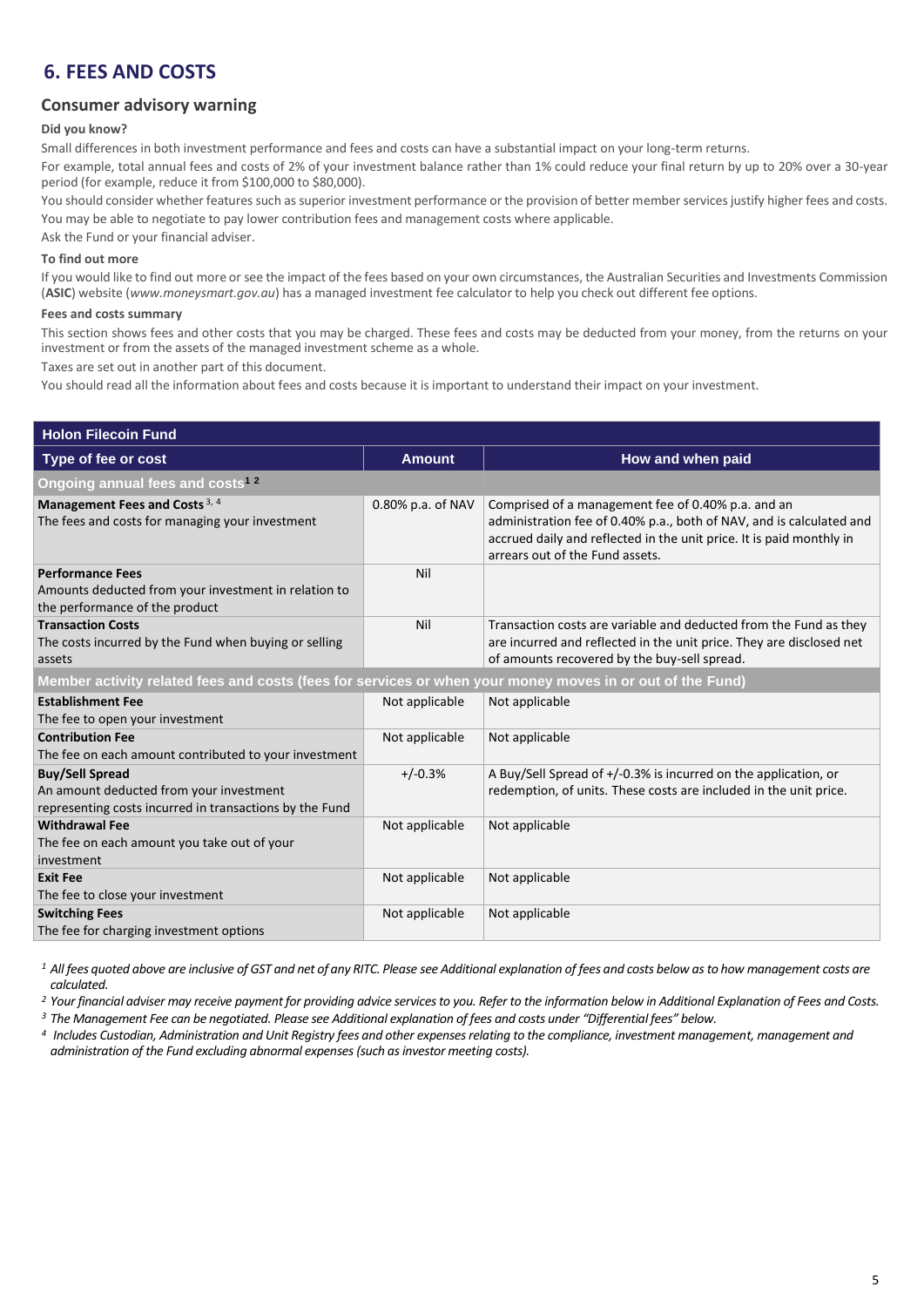## **Example of annual fees and costs for the Fund**

This table provides an example of how the fees and costs for the Fund can affect your investment over a 1-year period. You should use this table to compare this product to other managed investment products.

| <b>EXAMPLE: Holon</b><br><b>Filecoin Fund</b>  | Balance of \$50,000, with a<br>contribution of \$5,000 during the<br>year |                                                                                                                                                                                 |  |
|------------------------------------------------|---------------------------------------------------------------------------|---------------------------------------------------------------------------------------------------------------------------------------------------------------------------------|--|
| <b>Contribution fees</b>                       | Nil                                                                       | For every additional \$5,000 you<br>put in, you will be charged \$0.                                                                                                            |  |
| <b>PLUS</b><br>Management fees and<br>$costs*$ | 0.80%<br>p.a.                                                             | And, for every \$50,000 you have<br>in the Fund you will be charged<br>\$400 each year.                                                                                         |  |
| <b>PLUS</b><br><b>Transaction costs</b>        | Nil                                                                       | And, you will be charged or have<br>deducted from your investment<br>\$ nil in transaction costs                                                                                |  |
| <b>EQUALS</b><br>Cost of Fund                  |                                                                           | If you had an investment of<br>\$50,000 at the beginning of the<br>year and you put in an additional<br>\$5,000 during the year, you<br>would be charged fees of<br>$$400.00.*$ |  |

\* *Management costs are charged on your investment amount and any contribution made during the year. This example assumes the \$5,000 contribution occurs at the end of the first year, so that management costs are calculated using the \$50,000 balance only. Please note that this example does not capture all the fees and costs that may apply to you such as the Buy/Sell Spread.*

# **Additional explanation of fees and costs**

## **What do the management costs pay for?**

Management costs comprise the additional fees or costs that an investor incurs by investing in the Fund rather than by investing directly in the assets of the Fund and include the management and administration fees.

Management costs paid out of Fund assets reduce the net asset value of the Fund and are reflected in the unit price. Management fees do not include transaction costs (i.e. costs associated with investing the underlying assets, some of which may be recovered through buy/sell spreads).

## **Management Fee**

The management fees of 0.40% p.a. of the Net Asset Value are payable to the Responsible Entity and include the management fees of Holon. The management fees are accrued daily and paid from the Fund monthly in arrears and reflected in the unit price.

## **Administration Fee**

Ordinary expenses, such as the administration and custody fees, registry fees, audit fees and other ordinary expenses of operating the Fund are covered by the administration fee which is capped at 0.40% p.a. of NAV so that the Responsible Entity will bear any excess out of its management costs.

These fees will likely reduce over time and as the quantum of capital in the Fund increases.

## **Abnormal expenses**

Abnormal expenses other than those referred to in the management fee section above may be reimbursed from the Fund. These are costs which are not expected to be incurred on a regular basis, such as the costs of holding an investor meeting.

## **Transaction Costs**

The Fund may incur transaction costs such as brokerage, settlement costs, clearing costs and government charges when assets are bought and sold.

All of these costs are recovered through the Buy/Sell spread of 0.3% set by the Responsible Entity as based on its expectation of the Fund's average transaction costs. This is to ensure that existing investors do not pay costs associated with other investors acquiring or withdrawing units. The money is retained in the Fund. The Buy/Sell Spread may be varied by the Responsible Entity from time to time.

## **Advice fees**

Your financial adviser may receive payment for providing advice services to you. You may separately negotiate an advice fee for these services. Refer to the Statement of Advice and Financial Services Guide prepared by your financial adviser in which details of these fees are set out.

## **Can the fees change?**

Yes, all fees can change without investor consent, subject to the maximum fee amounts specified in the Constitution. At least 30 days' notice will be given if there is any proposed change to the management fees. The Fund's Constitution defines the maximum that can be charged for fees described in this PDS.

## **Differential Fees**

Holon may from time to time negotiate a different fee arrangement with certain Wholesale Investors.

# **7. HOW MANAGED INVESTMENT SCHEMES ARE TAXED**

Investing in a managed investment scheme is likely to have tax consequences. This registered managed investment scheme does not pay tax on behalf of investors. As such you will be personally assessed for tax on any net income and capital gains generated by the scheme. In normal circumstances, you should expect that some income and/or capital gains will be generated each year. The taxation of managed investment schemes is complicated and you are strongly advised to seek professional tax advice relevant to your own circumstances before investing in the Fund.

# **Foreign Tax Resident Reporting**

Laws have been introduced in Australia to implement global standards relating to the automatic exchange of financial account information between tax authorities to ensure that everyone pays the right amount of tax. As a financial institution, Holon must identify accounts held by investors who are foreign tax residents or entities connected to foreign tax residents and report this account information to the Australian Tax Office. This information is then shared with tax authorities in:

- the United States (U.S.) under a system known as the Foreign Account Tax Compliance Act (FATCA). This is for U.S. citizens and tax residents only and applied from 1 July 2014; and
- other countries under the Common Reporting Standard (CRS). The CRS applies to all foreign tax residents from 1 July 2017.

It is important that you provide us with information about your tax residency, the nature of your business and any beneficial owners. This will enable us to comply with our obligations under the FATCA and CRS laws. If you do not respond, we may be required to treat you as if you are a foreign tax resident, even if you are not. Penalties may apply if you deliberately or recklessly provide false or misleading information.

# **Further Information**

You should read the additional important information about how managed investment schemes are taxed before making a decision. Go to **holon.investments** for a copy of the Reference Guide. Note the information may change between the time when you read this PDS and when you acquire or dispose of the product.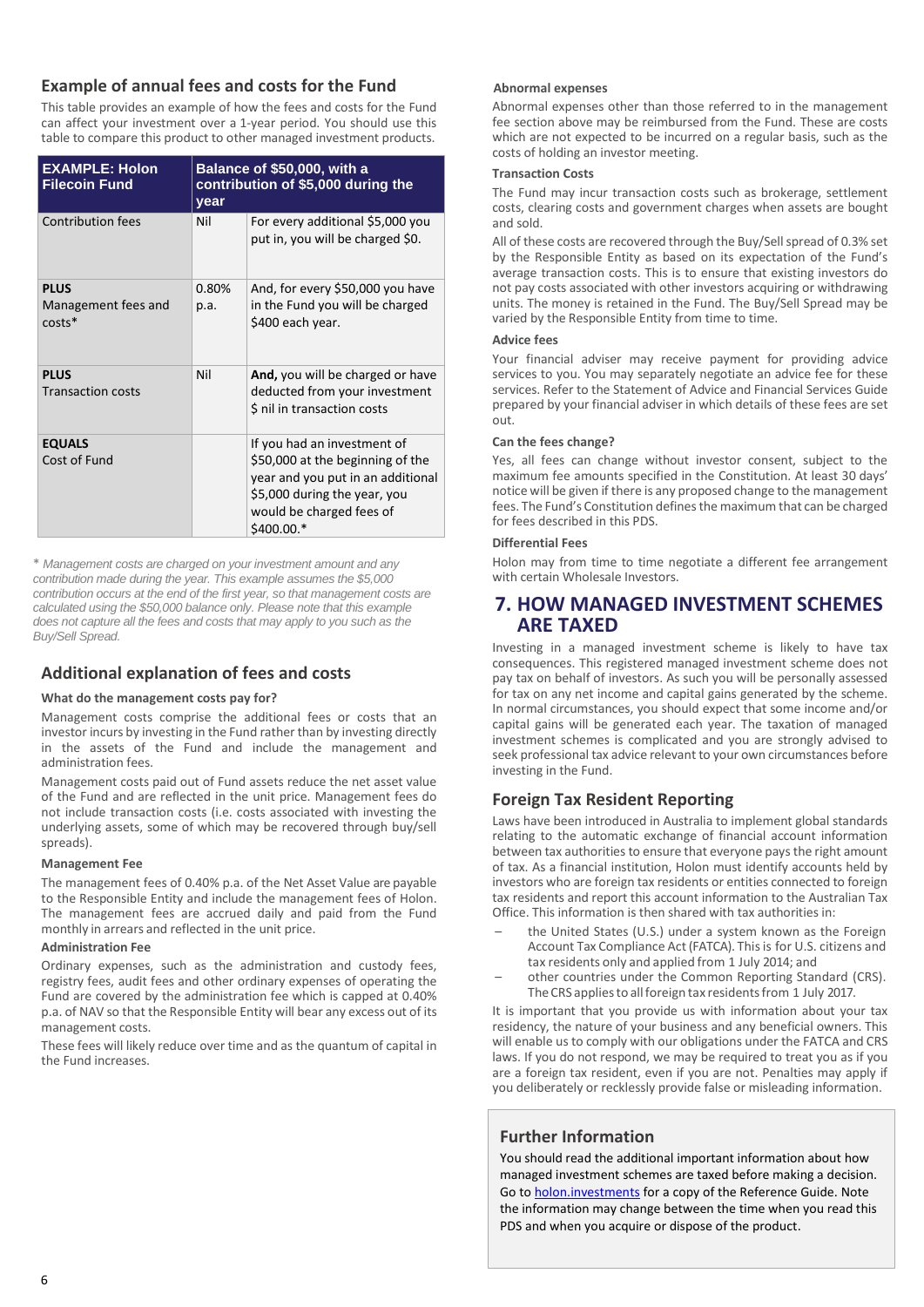# **8. HOW TO APPLY**

## **Investing in the Fund**

To invest please complete the Application Form accompanying this PDS, send funds (see details in the Application Form) and your completed Application Form to:

Boardroom Pty Limited

Unit Registry

Level 12, 225 George Street, Sydney NSW 2000

Or online at:

www.boardroomlimited.com.au

Please note that cash cannot be accepted, and all applications must be made in Australian dollars.

## **Responsible Entity's legal relationship with**

## **unitholders**

The Responsible Entity's responsibilities and obligations are governed by the Fund Constitution and the Corporations Act as well as indirectly by general trust law. The Constitution contains a number of provisions relating to the rights, terms, conditions and obligations imposed on both the Responsible Entity and unitholders.

The Constitution for the Fund provides that unless there is a separate agreement with a unitholder, no unitholder can be called on to contribute to the assets of the Fund or to its creditors if the Fund is liquidated or becomes insolvent. As a result, it is expected that unitholders will not be under any obligation if a deficiency in the assets of the Fund was to occur.

## **Complaints resolution**

The Responsible Entity has an established complaint handling process and is committed to properly considering and resolving all complaints. If you have a complaint about your investment, please contact Holon Investments Australia Limited:

- by telephone, on 1800 866 995;
- by post; Holon Investments Australia Limited
- Office 18, Level 2 Lawson Place,
	- 165/167 Phillip Street
	- Sydney NSW 2000; or
- by email: complaints@holon.investments

We will acknowledge receipt of the complaint as soon as possible and in any case within 24 hours of receiving the complaint.

We will seek to resolve your complaint as soon as practicable but not more than 30 days after receiving the complaint.

If you are not satisfied with our response, you may be able to lodge a complaint with the Australian Financial Complaints Authority ("AFCA"): online a[t www.afca.org.au;](http://www.afca.org.au/)

- by telephone: 1800 931 678;
- by email[: info@afca.org.au;](mailto:info@afca.org.au) or
- by post: GPO Box 3, Melbourne VIC 3001.

Please quote our AFCA membership number: 89906.

## **Cooling off period**

If you have invested directly in the Fund, you may have a right to a 'cooling off' period in relation to your investment in the Fund for 14 days from the earlier of:

- confirmation of the investment being received; and
- the end of the fifth Business Day after the units are issued.

You may exercise this right by notifying us in writing. Your investment will be returned and adjusted for any increase or decrease in the relevant application price between the time we process your application and the time we receive the notification from you, as well as any other tax and other reasonable administrative expenses and transaction costs associated with the acquisition and termination of the investment.

The right to cool off does not apply in certain limited situations, such as if the issue is made under a distribution reinvestment plan or represents additional contributions required under an existing agreement. Also, the right to cool off does not apply to you if you choose to exercise your rights or powers as a unitholder in the Fund during the 14-day period. This could include selling part of your investment.

# **9. THE FUND'S SERVICE PROVIDERS**

The following service providers to the Fund are not responsible for the preparation of this PDS or for the activities of the Fund and as a result accept no responsibility for any information contained in this PDS.

The Responsible Entity of the Fund monitors the compliance of the following service providers with their contractual obligations to the Fund through receipt of compliance certifications, performance reviews and audit activity performed by the Fund's external auditor.

## **The Custodian**

#### **Gemini Trust Company, LLC**

Gemini Trust Company, LLC (Gemini or Custodian) has been appointed to act as the Custodian of the Fund on terms consistent with typical Australian market practice under a custody agreement. Gemini is a global business and is based in New York.

## **The Administrator**

## **Automic Finance Pty Ltd**

Automic Finance Pty Ltd (Automic or Administrator) has been appointed to act as Administrator of the Fund. Holon and Automic have entered into an agreement for administrative services for the Fund that sets out Automic's role as Administrator, including its rights and obligations and the limits on its liability.

Responsibilities of Automic include:

- calculating the NAV and unit price for the Fund on each Business Day;
- preparing unaudited financial statements for the Fund in accordance with international financial reporting standards; and
- providing certain other administrative services.

Automic's obligations for the Fund are limited to the provision of administration services to Holon.

## **The Unit Registry**

## **Boardroom Pty Limited**

Boardroom Pty Limited (Boardroom or Unit Registry) has been appointed to provide unit registry services to the Fund. Holon and Boardroom have entered into an agreement that sets out Boardroom's responsibilities, which include maintain the Fund's register of unitholders and providing certain other administrative services.

## **Appointment of new service providers**

The Responsible Entity may remove the Fund's Custodian, Administrator or Unit Registry and appoint a replacement at any time without notice to investors. Changes to a key service provider will be disclosed to investors in the Fund's periodic disclosures.

# **10. TARGET MARKET DETERMINATION**

The Target Market Determination ("TMD") for the Fund is available on our website a[t holon.investments.](http://holon.investments/)

# **11. ADDITIONAL INFORMATION**

#### **Change of details**

From time to time, you may need to advise us of changes relating to your investment. You may advise Holon by temail or mail of changes relating to:

- your mailing address;
- your financial adviser, if you have nominated one; or
- your election to receive distributions as cash or to reinvest them.

#### **Privacy**

You should also read the important information about how our privacy policy works, before making a decision. Please read the Responsible Entity's Privacy Policy, which can be downloaded at [holon.investments.](http://holon.investments/)

## **Consents**

Holon, Gemini, Boardroom and Automic have each given and, as at the date of this PDS, have not withdrawn their written consent to be named in this PDS for their respective roles for the Fund; and their written consent to the inclusion of the statements made about them.